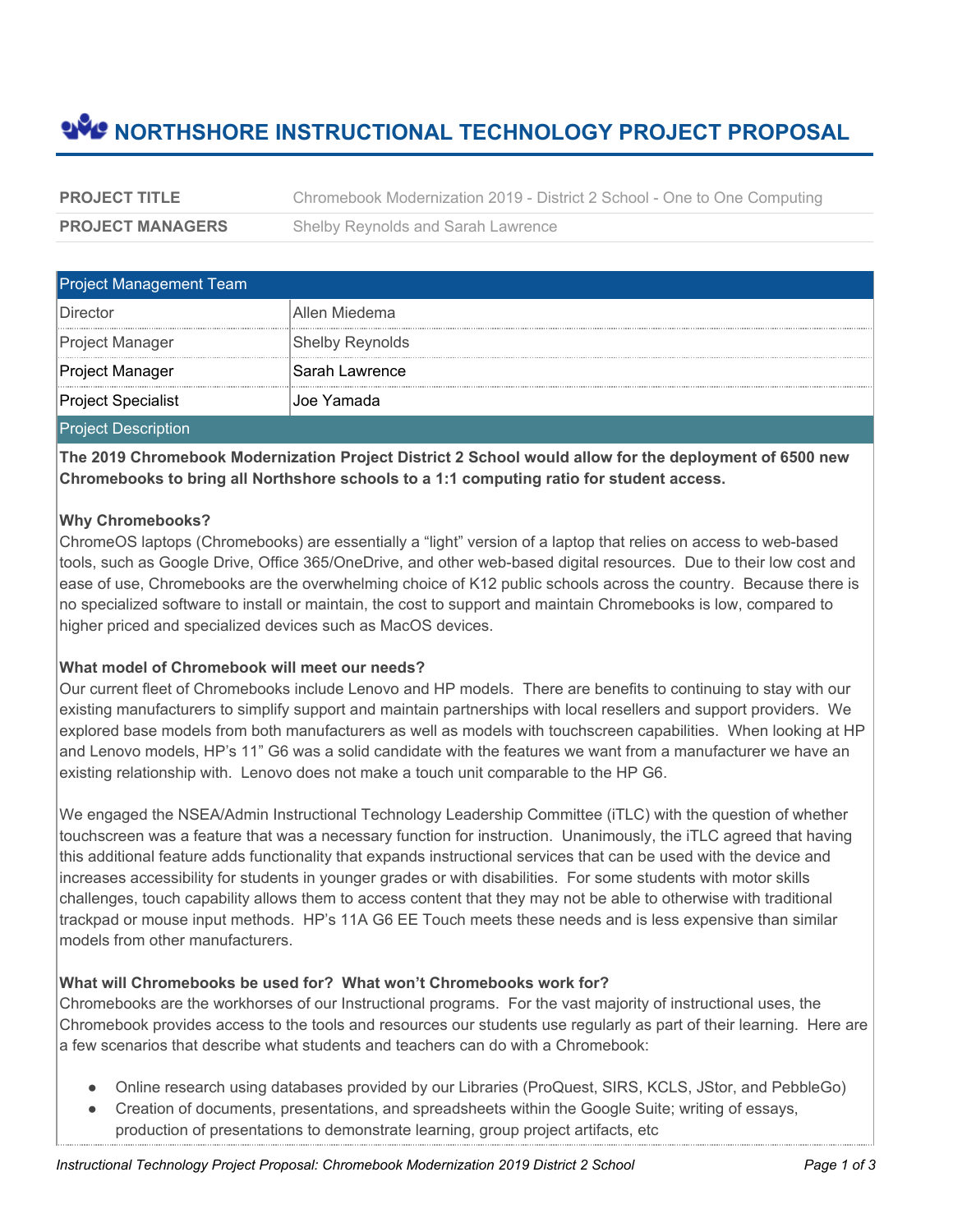- Collaboration between students and teachers within a document or presentation, either within Google or Office 365 applications; use of Hapara utilities to share documents to an entire class
- Use of utilities such as Google's subtitles and translation tools within Slides, or Microsoft's Immersive Reader and Translation tools within Office 365 applications
- Access to online resources related to curriculum such as TCI, Pearson, and Fountas and Pinnell to support differentiation and instruction for individual students
- Access to online video content to support conceptual understanding (Khan Academy, YouTube, Hoonuit)
- Access to online assessments to provide data to inform instruction (iReady, STAR, SBA)

What Chromebooks *will not* be used for are specialized programs that require unique software or hardware configurations. These situations tend to be confined to a specialized program or activity and will continue to be supported through the use of other hardware, such as MacOS or Windows devices. With Chromebooks becoming the tool of choice for K12 classrooms across the region and country, the instances where vendors haven't updated their systems to support Chromebooks are very rare at this point. Here are a few non-Chromebook activities:

- North Creek HS's new eSports program, which require Mac or Windows devices loaded with gaming software and requiring wired network connections for the highest-speed network access.
- CAD and Computer Science courses, which require specialized CTE approved utilities and software
- Yearbook and Video Productions classes, which require higher-functioning video production applications and robust design and layout software
- Instructional situations that require access to special software, such as MinecraftEDU, which is being used to serve selected HiCap students in a few schools

In all of the above situations, a Chromebook is not the best tool for the objective, but Northshore's diverse fleet of computing devices will be supported in a way that allows teachers and students access to the right tools for the job.

#### Connections to the NSD Strategic Plan

Goal 3: Growth for Every Student, Elimination of Outcome and Opportunity Gaps

Building Block #1: Equitable Access to Personalized and Culturally Responsive Teaching and Learning

Building Block #4: Data-Informed, Needs-Based Resource Allocation

#### Connections to the NSD Instructional Technology Plan

Page 7: "The Instructional Core forms the basis for Northshore's Vision for Instructional Practice. To ensure optimal learning experiences for our students, we leverage practices from three domains that produce the best outcomes. Technology provides support for these practices as students and teachers work in relationship with content to further understanding.

Our leaders ensure that policies and resources equip teachers with the right tools and ongoing support to personalize learning in their classrooms. At the Organizational level, we focus on deploying and maintaining technological resources equitably and effectively across the district to ensure that students have what they need when they need it to support their learning journey."

#### Site(s), Grade Level, or Region Affected

These units will be used to bring all sites to a 1:1 ratio of students to available, supported computing devices. All schools will have a mix of Chrome, Windows, Mac, and iOS (iPad) devices.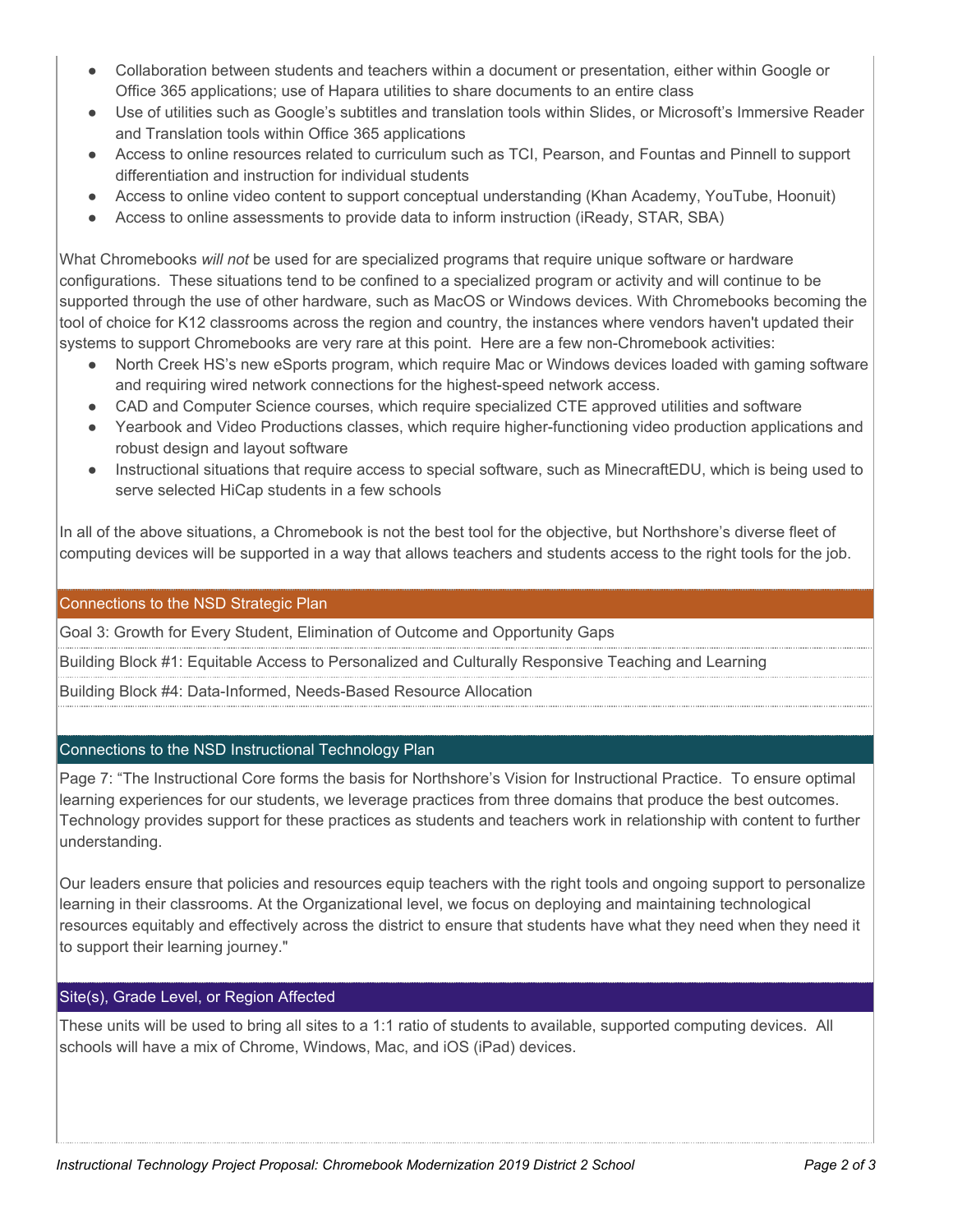| <b>Estimated Cost</b>                                                           |                                                                                                                                                                                                                                                                             |  |  |  |
|---------------------------------------------------------------------------------|-----------------------------------------------------------------------------------------------------------------------------------------------------------------------------------------------------------------------------------------------------------------------------|--|--|--|
| HP 11A G6 Touch FF                                                              | \$1,469,000.00 (QTY 6500, Quote from MicroK12, DES Contract)                                                                                                                                                                                                                |  |  |  |
| Google Management Licenses                                                      | \$175,500.00 (Micro DigitalEdge Contract, ESD112)                                                                                                                                                                                                                           |  |  |  |
| Carts                                                                           | \$437,250.00 (Quote from MicroK12, DigitalEdge Contract, ESD112)                                                                                                                                                                                                            |  |  |  |
| <b>Partner Deployment Costs</b>                                                 | \$308,000.00 (OETC Contract; includes warehousing, asset tagging, enrollment in<br>management console, delivery to schools in pre-configured carts, and 3 year repair<br>service by partner - MicroK12 - who already provides this service for other units in<br>our fleet) |  |  |  |
| 10.4% Sales Tax                                                                 | \$248,534.00                                                                                                                                                                                                                                                                |  |  |  |
| <b>Total</b>                                                                    | \$2,638,284.00                                                                                                                                                                                                                                                              |  |  |  |
| <b>Funding Source(s)</b>                                                        |                                                                                                                                                                                                                                                                             |  |  |  |
| 2018-2022 Technology Levy Funds                                                 |                                                                                                                                                                                                                                                                             |  |  |  |
| <b>Key Stakeholders</b>                                                         |                                                                                                                                                                                                                                                                             |  |  |  |
| Instructional Technology Leadership Committee                                   |                                                                                                                                                                                                                                                                             |  |  |  |
| <b>Technology Leadership Team</b>                                               |                                                                                                                                                                                                                                                                             |  |  |  |
| <b>Anticipated Outcomes</b>                                                     |                                                                                                                                                                                                                                                                             |  |  |  |
| Improve student access to devices for learning within the school day.           |                                                                                                                                                                                                                                                                             |  |  |  |
| Support schools in the campus distribution of resources to support instruction. |                                                                                                                                                                                                                                                                             |  |  |  |
| Provide support for teachers in their use of technology for learning.           |                                                                                                                                                                                                                                                                             |  |  |  |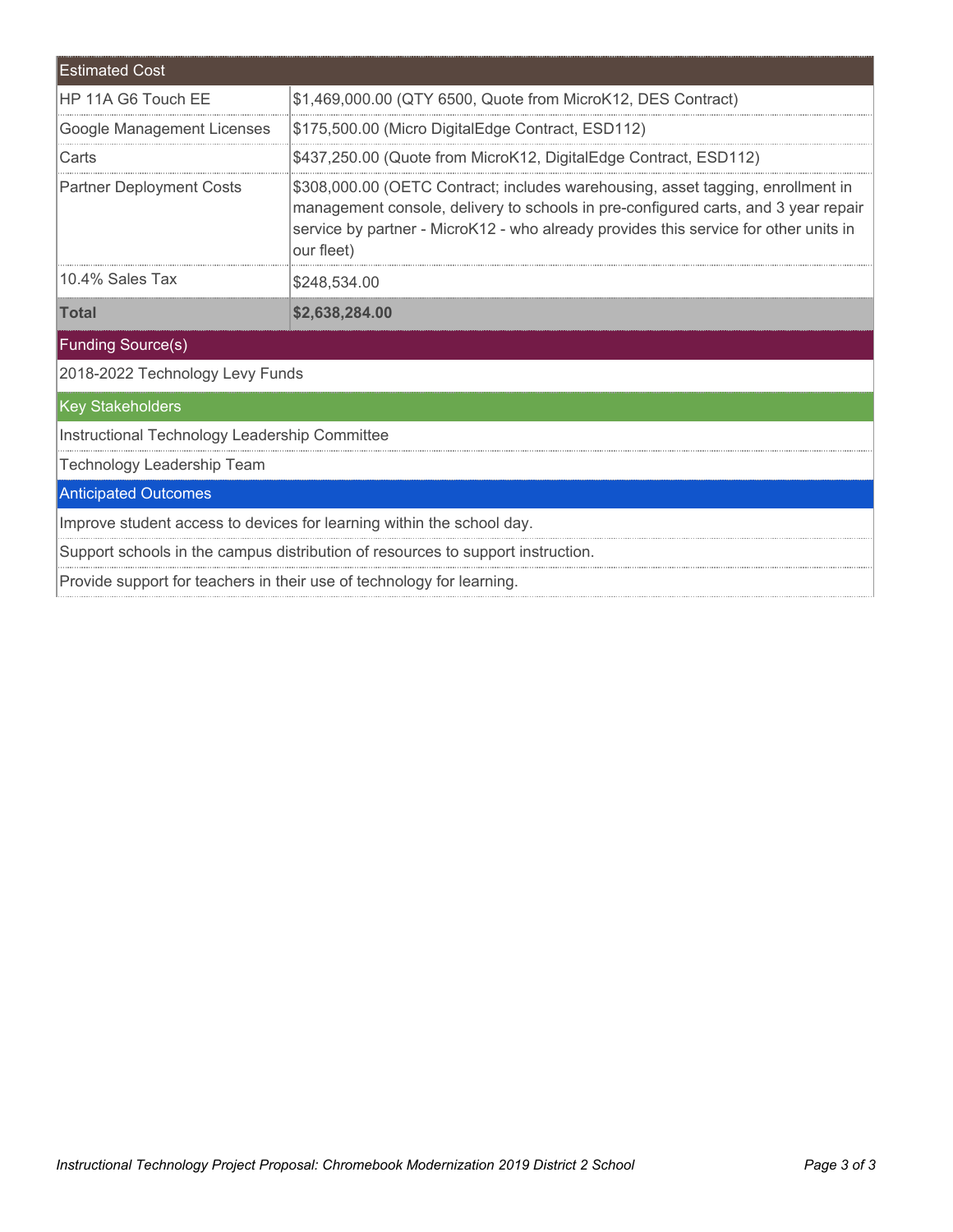### Student Computing Devices - Elementary Schools

### Delta



| Location                       | Total | Target | Delta |
|--------------------------------|-------|--------|-------|
| Arrowhead Elementary           | 252   | 403    | 151   |
| Bear Creek Elementary + NFP    | 234   | 448    | 214   |
| Canyon Creek Elementary        | 363   | 721    | 358   |
| Cottage Lake Elementary        | 322   | 312    | $-10$ |
| Crystal Springs Elementary     | 367   | 592    | 225   |
| <b>East Ridge Elementary</b>   | 215   | 373    | 158   |
| Fernwood Elementary            | 425   | 865    | 440   |
| Frank Love Elementary          | 521   | 622    | 101   |
| Hollywood Hill Elementary      | 302   | 306    | 4     |
| Kenmore Elementary             | 403   | 482    | 79    |
| Kokanee Elementary             | 424   | 677    | 253   |
| Lockwood Elementary            | 341   | 641    | 300   |
| Maywood Hills Elementary       | 458   | 616    | 158   |
| <b>Moorlands Elementary</b>    | 382   | 699    | 317   |
| <b>Shelton View Elementary</b> | 283   | 485    | 202   |
| <b>Sunrise Elementary</b>      | 238   | 293    | 55    |
| <b>Wellington Elementary</b>   | 295   | 545    | 250   |
| <b>Westhill Elementary</b>     | 333   | 466    | 133   |
| <b>Woodin Elementary</b>       | 385   | 515    | 130   |
| <b>Woodmoor Elementary</b>     | 589   | 771    | 182   |
| <b>Grand Total</b>             | 7,132 | 10,832 | 3,700 |

T1/T2

**NOTE: Where Delta measures are negative, the school already has enough devices allocated to meet 1:1 threshold. This delta is counted as a zero rather than a negative in terms of the number of**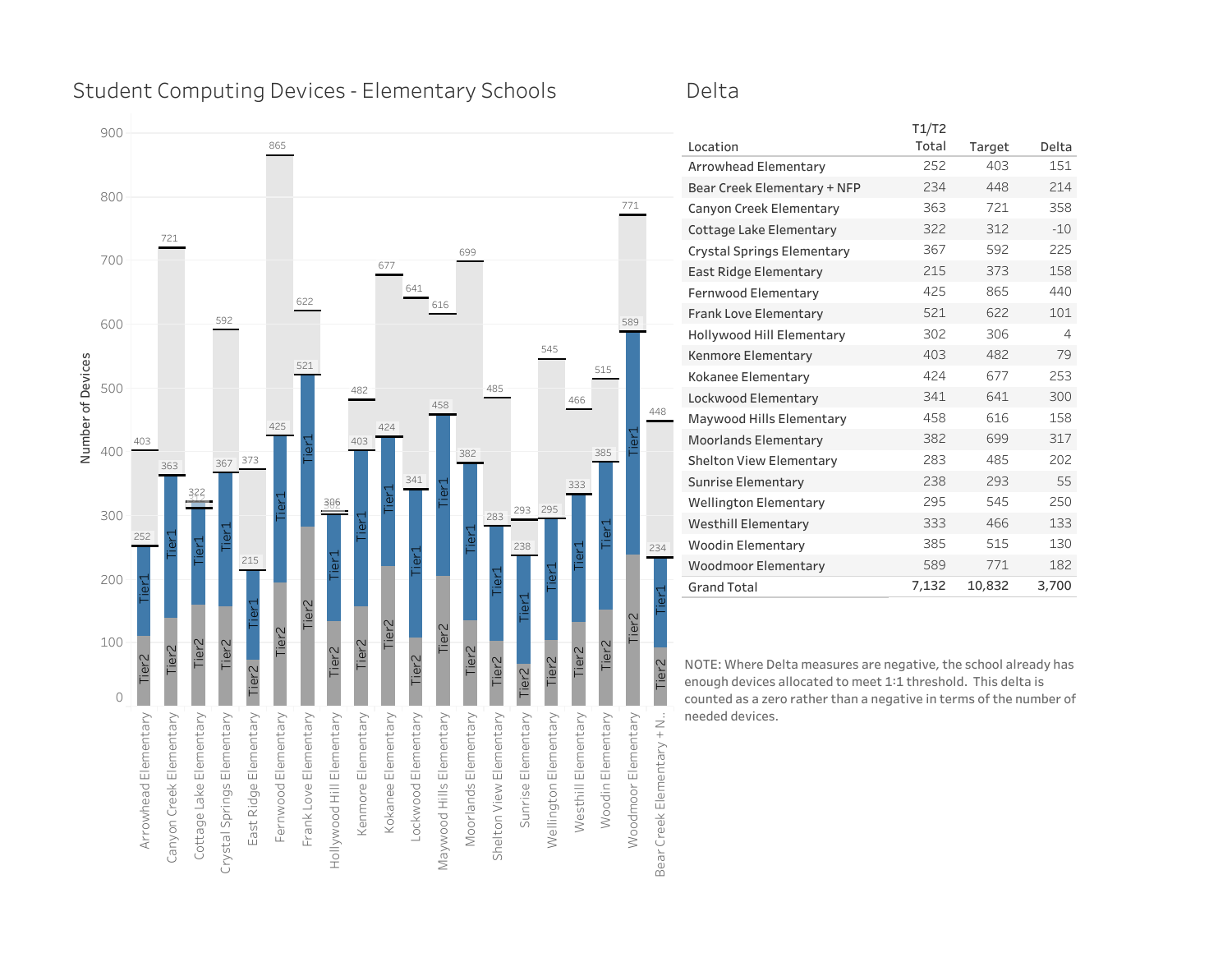# Student Computing Devices - Middle Schools



### Delta

|                           | T1/T2 |        |       |
|---------------------------|-------|--------|-------|
| Location                  | Total | Target | Delta |
| Canyon Park Middle School | 1,007 | 968    | $-39$ |
| Kenmore Middle School     | 623   | 771    | 148   |
| Leota Middle School       | 892   | 923    | 31    |
| Northshore Middle School  | 622   | 943    | 321   |
| Skyview Middle School     | 823   | 1,102  | 279   |
| Timbercrest Middle School | 702   | 783    | 81    |
| <b>Grand Total</b>        | 4,669 | 5,490  | 821   |
|                           |       |        |       |

**NOTE: Where Delta measures are negative, the school already has enough devices allocated to meet 1:1 threshold. This delta is counted as a zero rather than a negative in terms of the number of needed devices.**